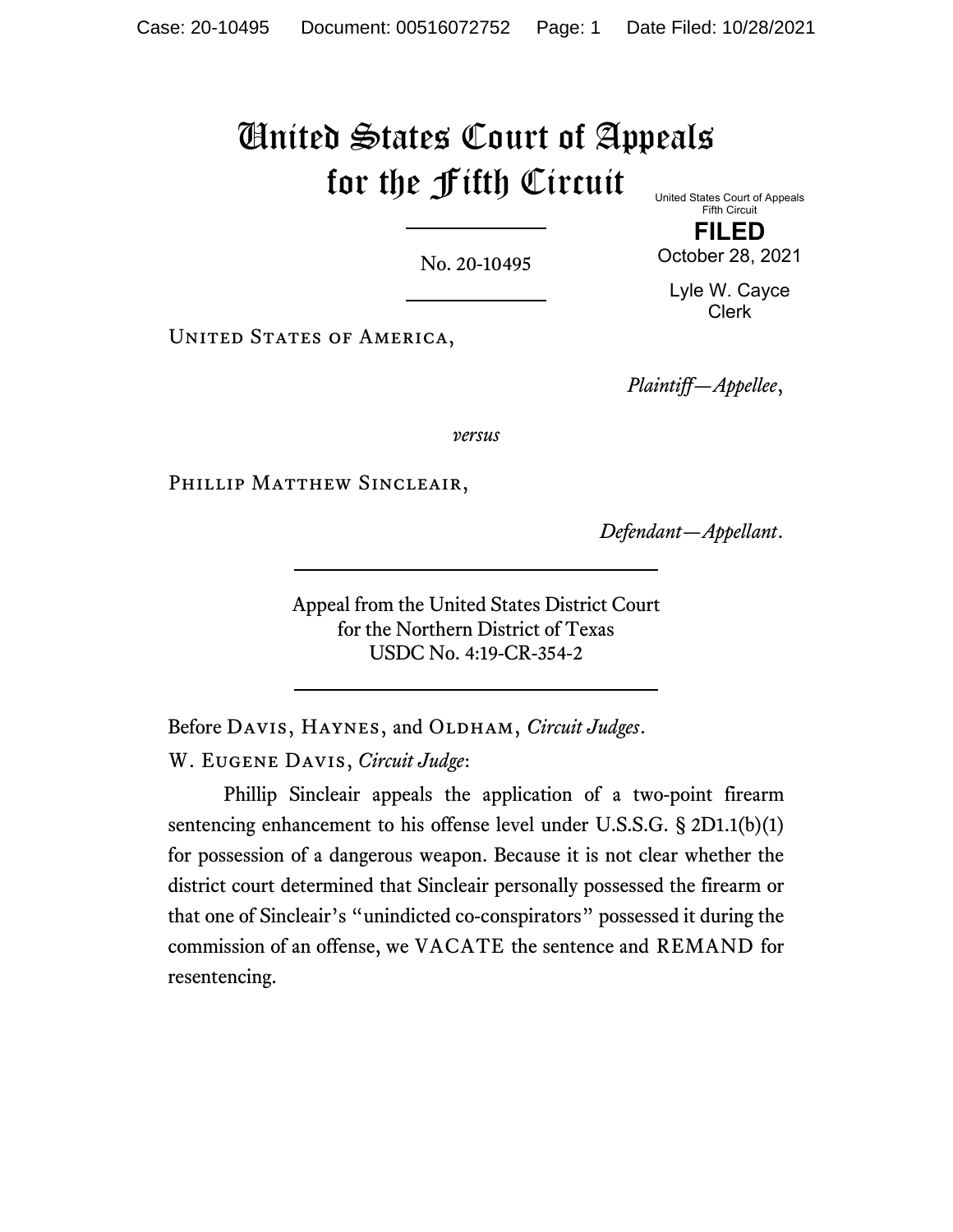# **I. BACKGROUND**

Phillip Sincleair pleaded guilty, without a plea agreement, to conspiring to possess a controlled substance with intent to distribute. As part of his plea proceedings, Sincleair signed a factual resume stipulating that, in 2017, he conspired with Jade Kuhn and Craig Wilbur to possess methamphetamine with intent to distribute it. A drug trafficking investigation of Kuhn, Wilbur, Cameron Primm, and Estevan Graciano revealed that Kuhn and Primm<sup>[1](#page-1-0)</sup> supplied methamphetamine to Sincleair, who then distributed it to others.

On May 18, 2017, Cooke County Sherriff's Office (CCSO) police officers executed a search warrant at a residence owned by Chase Wood. At the residence, the officers found Sincleair, Wood, Mark Ilczyszyn, and Mahalia Markezinis, whom the presentence report (PSR) refers to as "unindicted co[-]conspirators," and Amanda Blackman (Sincleair's girlfriend), sitting on a couch smoking methamphetamine. The officers discovered less than two ounces (51.4 grams) of methamphetamine in Wood's residence, although it is unclear where in the home they found the drugs. They also found a firearm on a table near the couch but did not determine who owned it.

According to the PSR, the CCSO's investigation revealed that "Sincleair was the methamphetamine [source of supply] for Ilczyszyn, who was the [source of supply] for Wood." The PSR also stated that Sincleair,

<span id="page-1-0"></span><sup>&</sup>lt;sup>1</sup> None of these individuals were with Sincleair when he was arrested and the weapon at issue was present.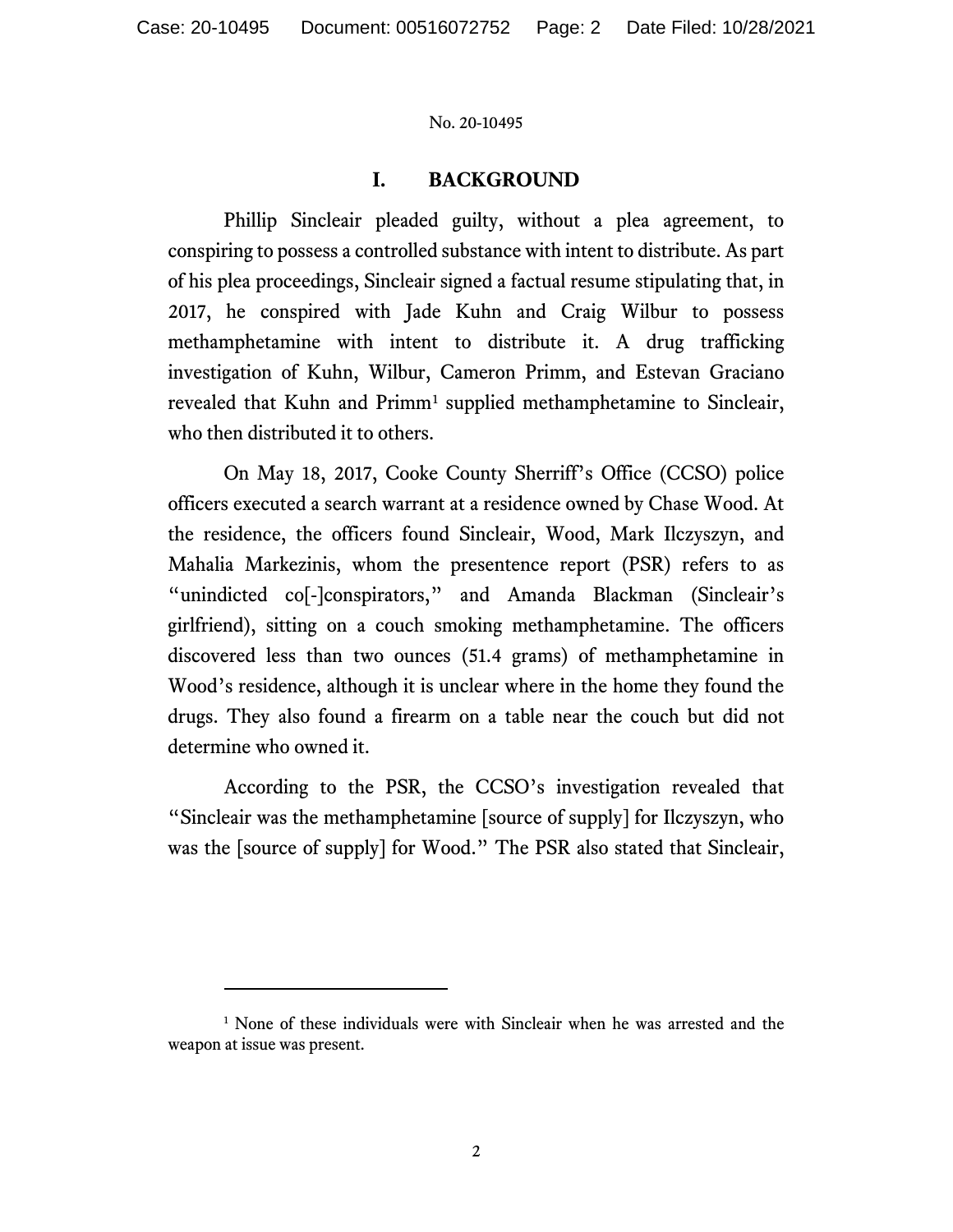Ilczyszyn, and Blackman met at Wood's residence on May 18, 2017 "so Ilczyszyn could distribute one ounce of methamphetamine to Wood."[2](#page-2-0)

On December 9, 2019, Sincleair was charged by information for one count of conspiracy to possess with intent to distribute a controlled substance, in violation of 21 U.S.C. § 846 (21 U.S.C. §§ 841(a)(1) and  $(b)(1)(C)$ , to which he pleaded guilty.<sup>[3](#page-2-1)</sup> The probation office prepared a PSR, which held Sincleair accountable for conspiring with Kuhn and Wilbur to possess with intent to distribute 26,166.3 kilograms of methamphetamine and gamma hydroxybutyric acid (GHB) between September 2016 and June 2017. Sincleair was not held accountable for the 51.4 grams of methamphetamine seized on May 18, 2017 from Wood's residence, where the weapon at issue was present, because it could have been "double counting the methamphetamine he received from Kuhn." The PSR calculated Sincleair's total offense level at 35, which included a two-level firearm possession enhancement under U.S.S.G. § 2D1.1(b)(1). The PSR explained that the firearm enhancement was applied because the May 18, 2017 search occurred in a residence where a drug transaction was in progress, Sincleair was present, and a firearm was also present. Based on Sincleair's total offense level of 35 and Category V criminal history, his advisory guidelines imprisonment range would typically be 262 to 327 months; however, the

<span id="page-2-0"></span><sup>2</sup> Sincleair, Ilczyszyn, Wood, and Blackman were arrested and charged with the state offense of Engaging in Organized Criminal Activity-Manufacture/Delivery of a Controlled Substance. After pleading guilty, Sincleair was sentenced to 25 years of imprisonment for the state offense on April 29, 2019. Although mentioned in the PSR, this state conviction was not used to calculate Sincleair's criminal history. It was also not used in the PSR or the PSR addendum to support application of the  $\S 2D1.1(b)(1)$  enhancement.

<span id="page-2-1"></span><sup>&</sup>lt;sup>3</sup> Neither the information charging Sincleair nor the factual resume that Sincleair signed referred to the incident giving rise to the enhancement at issue in this case.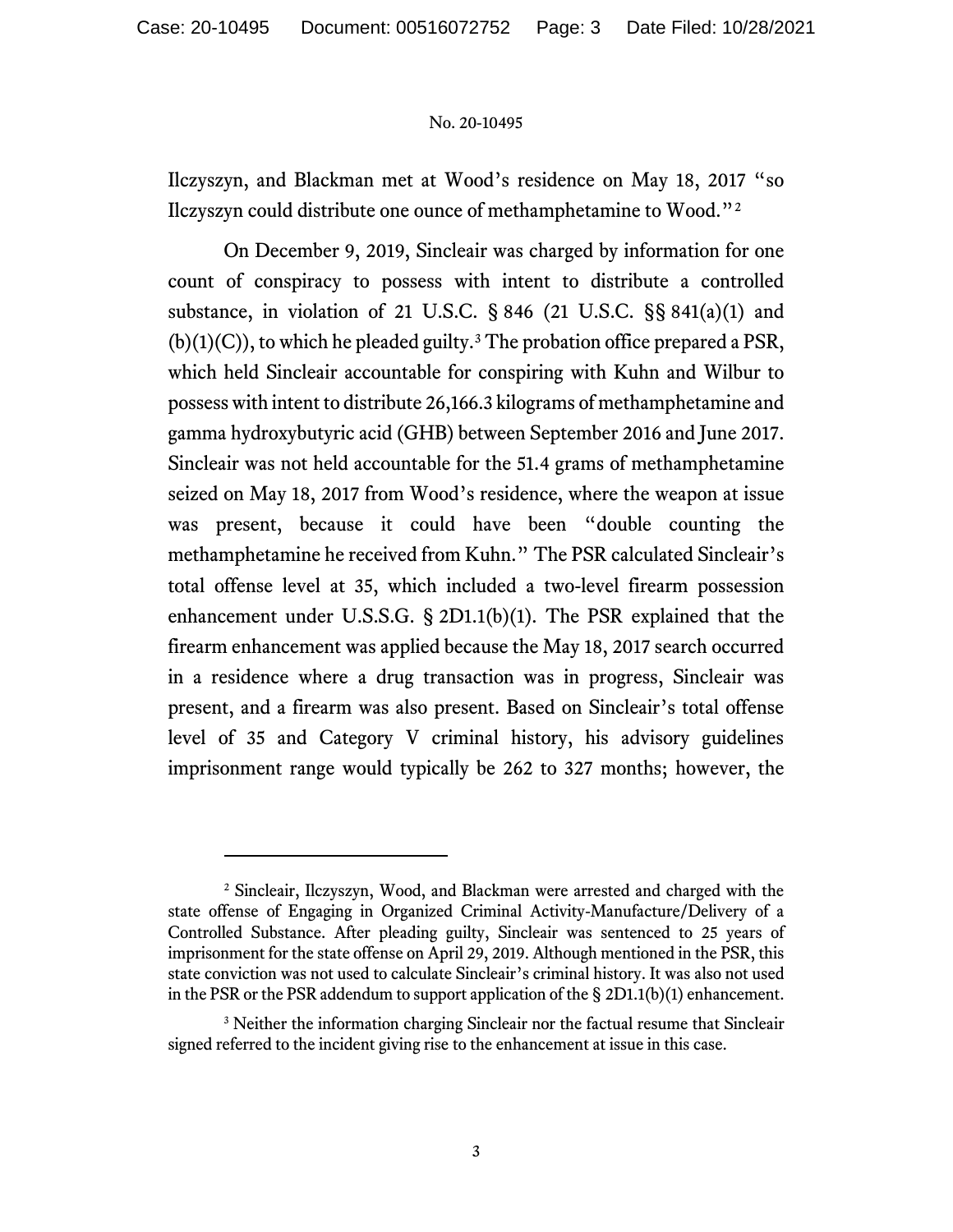statutory maximum sentence was 240 months, which is what the PSR listed as the guideline term of imprisonment.

Sincleair filed written objections to the PSR, including an objection to the § 2D1.1(b)(1) firearm enhancement. He argued that the enhancement should be removed because his presence at Wood's house on May 18, 2017 was not related to the drug conspiracy to which he pleaded guilty because he and Blackman were at Wood's home to engage in drug use and not drug trafficking, the firearm was later confirmed to be owned by and registered to Wood, and it was "not foreseeable that a firearm would be needed in a social setting amongst two couples<sup>[4](#page-3-0)</sup> involved in recreational drug use." The Government notably did not respond to Sincleair's firearm-enhancement objection in its response to Sincleair's objections to the PSR. Meanwhile, the probation officer issued a PSR addendum that, in part, responded to Sincleair's objection to the § 2D1.1(b)(1) enhancement. The addendum explained that the enhancement was appropriate because Sincleair was Ilczyszyn's source of supply and was present for the May 18, 2017 drug transaction between Ilczyszyn and Wood, so Sincleair was "accountable for the methamphetamine Ilczyszyn distributed." The addendum reasoned that "possessing firearms during the distribution of methamphetamine is reasonably foreseeable, and thus, is relevant conduct for [Sincleair]."

During the sentencing hearing on May 19, 2020, the district court sustained some of Sincleair's objections but overruled his objection to the § 2D1.1(b)(1) enhancement. The district court did not make specific fact findings, but instead, mostly adopted the probation officer's findings in the PSR, "subject to and including changes and qualifications made" in the PSR

<span id="page-3-0"></span><sup>4</sup> The PSR stated that Blackman was Sincleair's girlfriend, and Sincleair asserted that Markezinis was Ilczyszyn's girlfriend.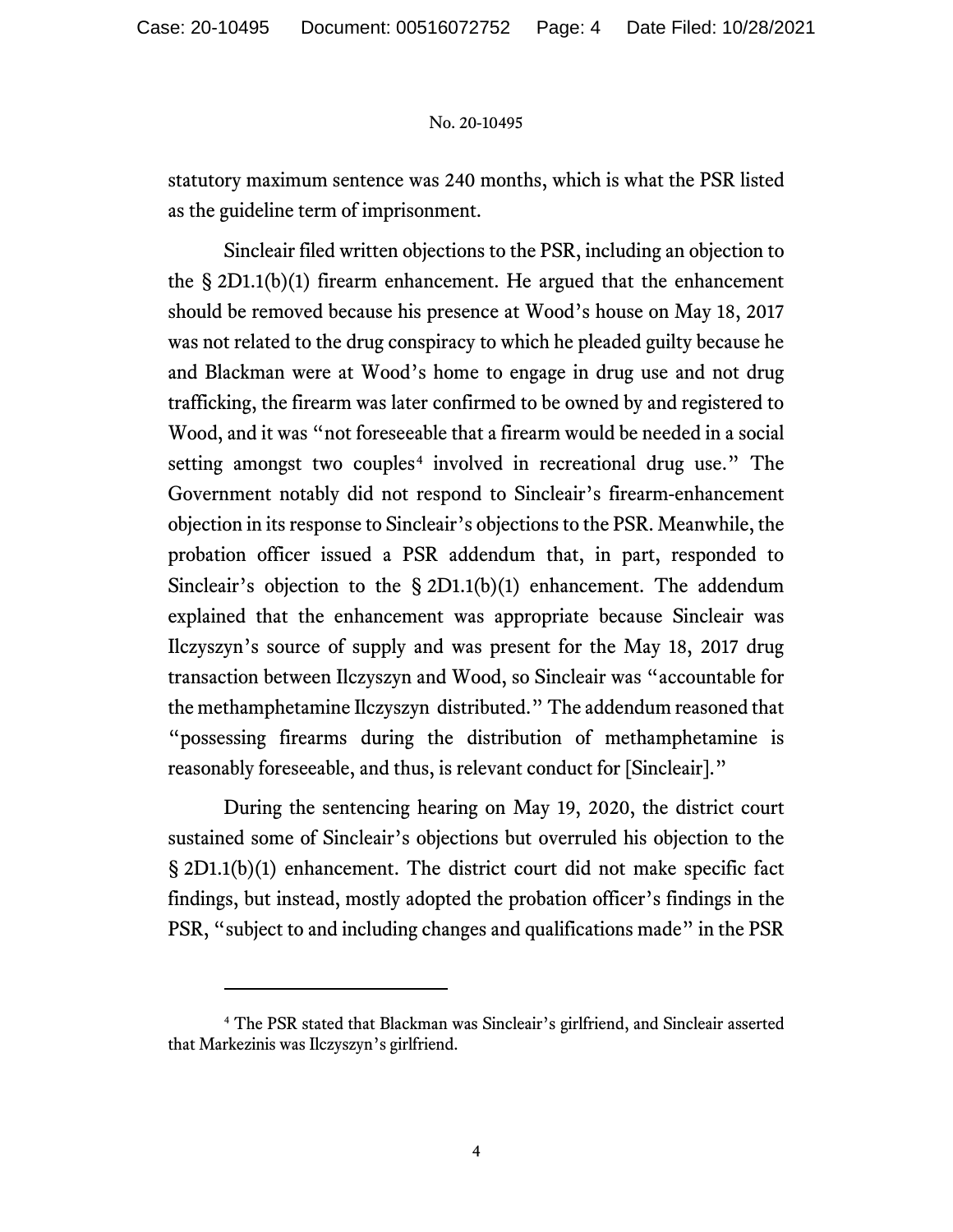addendum. The district court calculated a new offense level of 33 based on the sustained objections, resulting in a guidelines imprisonment range of 210 to 262 months of imprisonment.[5](#page-4-0) The district court sentenced Sincleair to 210 months of imprisonment, with 15 months deducted for the time he had already spent incarcerated. Sincleair timely filed a notice of appeal.

## **II. LEGAL STANDARD**

This Court reviews the district court's "interpretation or application of the Sentencing Guidelines de novo and its factual findings for clear error."<sup>[6](#page-4-1)</sup> Although both parties apply the clear error standard here, "[i]t is well-established that our court, not the parties, determines the appropriate standard of review."[7](#page-4-2) In *United States v. Zapata-Lara*, we made clear that we review de novo the issue of whether the facts found are legally sufficient to support application of the two-level firearm enhancement under § 2D1.1(b)(1). [8](#page-4-3) Because, as described below and like *Zapata-Lara*, "we cannot be sure what rationale the court had in mind to support the  $[§ 2D1.1(b)(1)]$  enhancement" in this case, our review is de novo.<sup>[9](#page-4-4)</sup>

<span id="page-4-1"></span><span id="page-4-0"></span><sup>5</sup> Without the two-point firearm enhancement, Sincleair's guidelines range would be 168 to 210 months of imprisonment.

<sup>6</sup> *United States v. Trujillo*, 502 F.3d 353, 356 (5th Cir. 2007).

<sup>7</sup> *United States v. Suchowolski*, 838 F.3d 530, 532 (5th Cir. 2016).

<sup>8</sup> 615 F.3d 388, 390 (5th Cir. 2010).

<span id="page-4-4"></span><span id="page-4-3"></span><span id="page-4-2"></span><sup>9</sup> *See id.* at 391. *Cf. United States v. King*, 773 F.3d 48, 52 (5th Cir. 2014) ("But [*Zapata-Lara*] involved a peculiar situation where the district court did not make any finding at all about whether the defendant personally possessed the firearm or a coconspirator foreseeably possessed it . . . . In contrast, here, it is completely clear that the district court applied the enhancement based on King's personal possession of the firearm, rather than a coconspirator's possession of it.").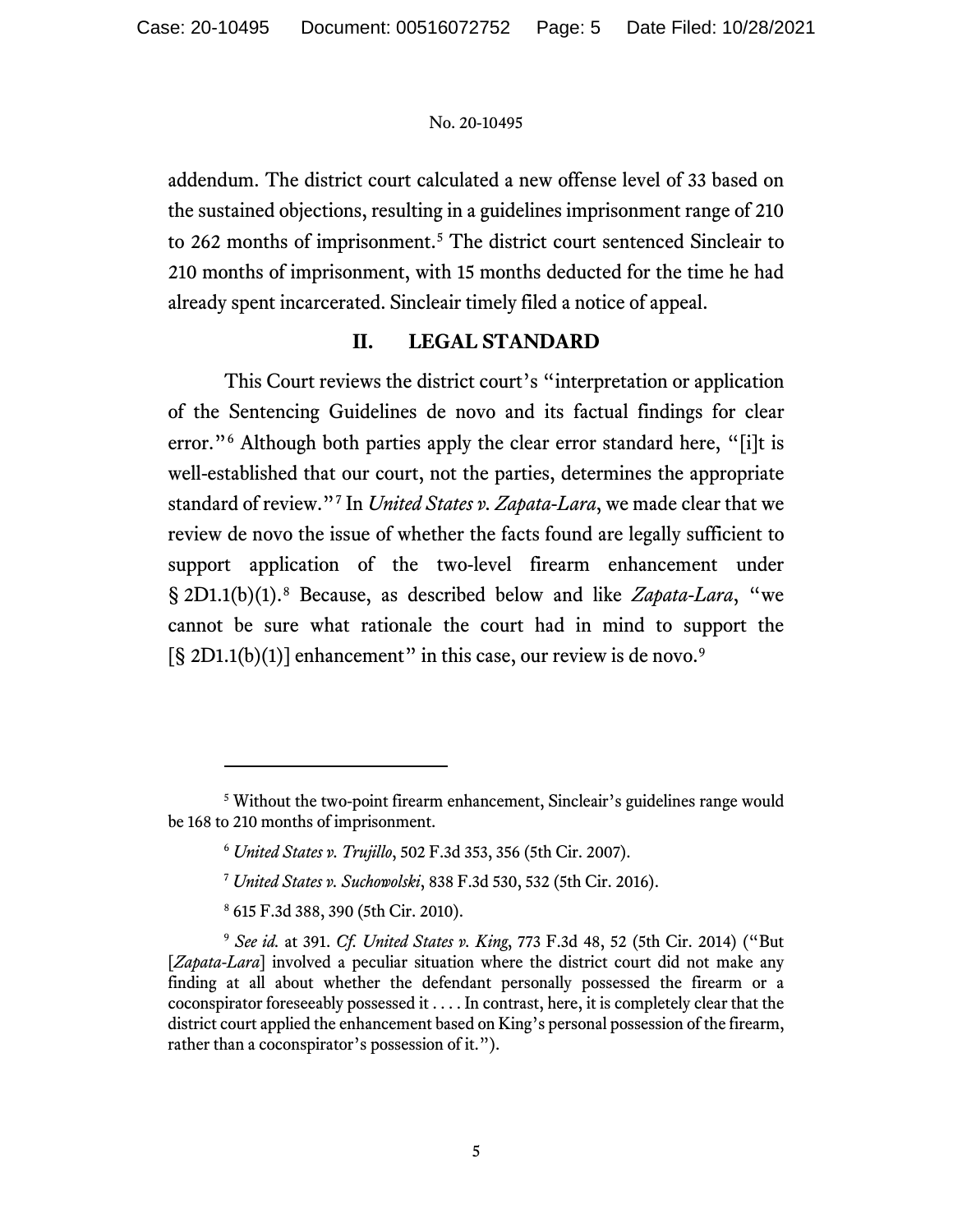## **III. DISCUSSION**

Section 2D1.1(b)(1) of the Sentencing Guidelines provides for a twolevel sentence enhancement "[i]f a dangerous weapon (including a firearm) was possessed." "The Government must prove, by a preponderance of the evidence, that the defendant possessed the weapon."[10](#page-5-0) The Government can prove possession in one of two ways for this enhancement to apply. First, it can "prove that the defendant personally possessed the weapon by showing that a temporal and spatial relation existed between the weapon, the drug trafficking activity, and the defendant."<sup>[11](#page-5-1)</sup> Otherwise, the Government can prove possession if a co-conspirator<sup>[12](#page-5-2)</sup> "involved in the commission of an offense possessed the weapon" and "the defendant could have reasonably foreseen that possession."[13](#page-5-3) This method obviously presupposes proof of a conspiracy between the defendant and the person possessing the weapon.

It is not clear whether the district court determined that Sincleair personally possessed the firearm or that one of Sincleair's "unindicted coconspirators" possessed it during the commission of an offense. The PSR addendum presents both of these options as possibilities, and the district court did not explain which form of possession it attributed to Sincleair. In such a situation, our circuit precedent supports vacating the sentence and remand for the district court to make the appropriate findings.

<sup>10</sup> *United States v. Cisneros-Gutierrez*, 517 F.3d 751, 764 (5th Cir. 2008).

<sup>&</sup>lt;sup>11</sup> *Id.* at 764–65 (citation omitted).

<span id="page-5-3"></span><span id="page-5-2"></span><span id="page-5-1"></span><span id="page-5-0"></span><sup>12</sup> *See United States v. Hooten*, 942 F.2d 878, 882 (5th Cir. 1991) (explaining that this method of proving possession "derives from U.S.S.G. § 1B1.3(a)(1) [relating to Relevant Conduct], which renders a defendant accountable for any foreseeable act by a codefendant taken 'in furtherance of the execution of [a] jointly undertaken criminal activity'") (citation omitted).

<sup>&</sup>lt;sup>13</sup> *Cisneros-Gutierrez*, 517 F.3d at 765 (citation omitted).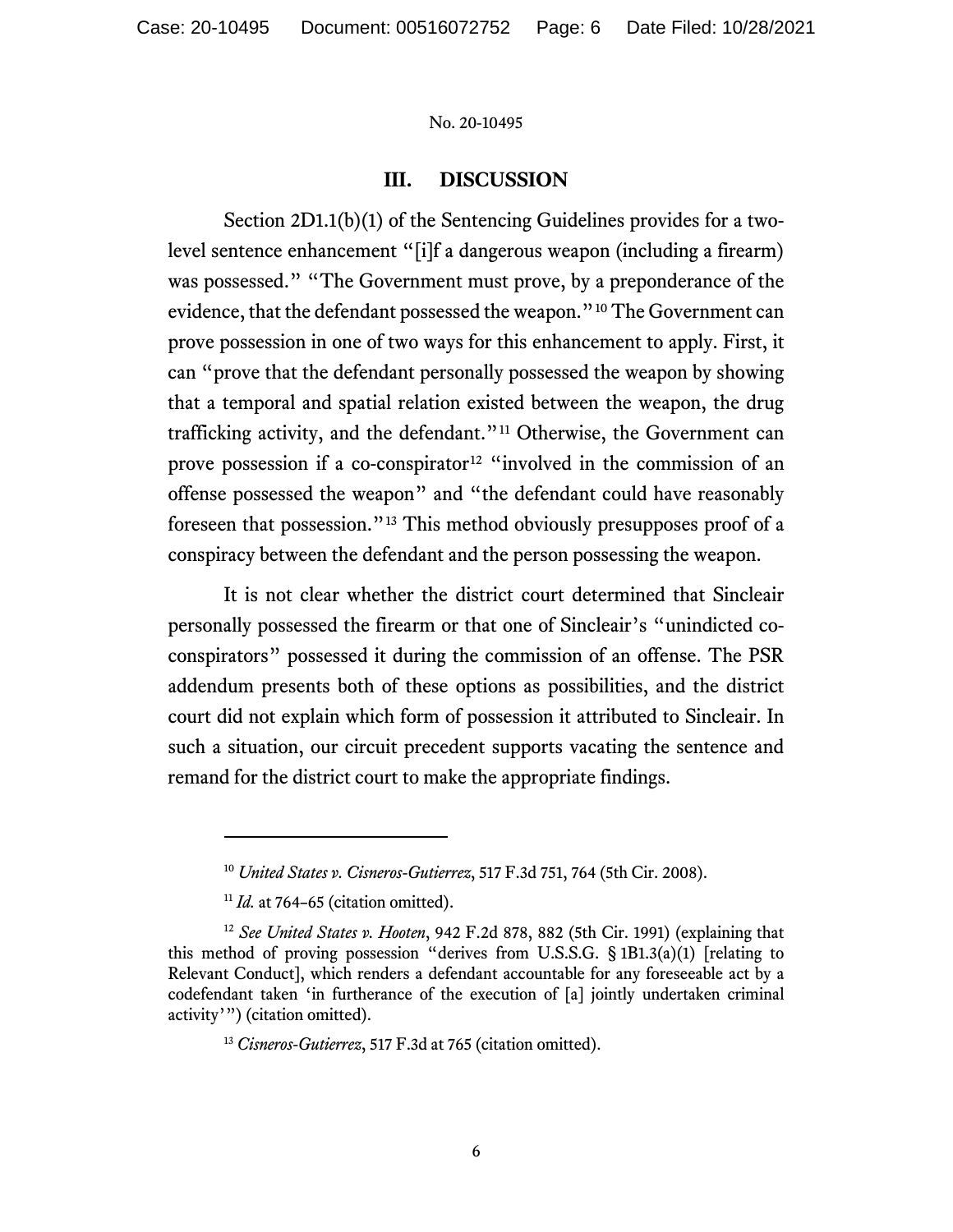In *United States v. Zapata-Lara*, the district court determined that the firearm enhancement was applicable because a handgun was present at the location where the defendant, Zapata-Lara, had brokered a drug deal and was present during the transaction.[14](#page-6-0) However, as this Court emphasized, the district court did not explain whether it was applying the enhancement based on Zapata-Lara's personal possession of the handgun or a co-conspirator's possession of the handgun that was reasonably foreseeable to Zapata-Lara. [15](#page-6-1) This Court explained that the district court never connected the handgun to a particular co-conspirator, and it is a prerequisite that a co-conspirator knowingly possess the weapon before the court could find that the possession was foreseeable to the defendant. [16](#page-6-2) Because there was nothing in the record to link the weapon to any of Zapata-Lara's co-conspirators, this Court concluded that Zapata-Lara could not be held derivatively responsible for it.[17](#page-6-3)

Moreover, this Court explained that there was nothing in the record to support the firearm enhancement based on Zapata-Lara's personal possession of the weapon because the "PSR [did] not contain sufficient facts establishing a temporal and spatial relationship of the gun, the drug trafficking activity, and Zapata–Lara."[18](#page-6-4) Although the spatial and temporal connection between the handgun and the offense were tenuous at best, the *Zapata-Lara* court decided that it did not need to determine whether the defendant personally possessed the weapon because it could not "be sure what rationale the [district] court had in mind to support the enhancement,

<span id="page-6-4"></span><sup>18</sup> *Id.*

<span id="page-6-0"></span><sup>14</sup> 615 F.3d 388, 389 (5th Cir. 2010).

<span id="page-6-1"></span><sup>15</sup> *Id.* at 391.

<span id="page-6-2"></span><sup>16</sup> *Id.* at 390–91.

<span id="page-6-3"></span><sup>17</sup> *Id.* at 391.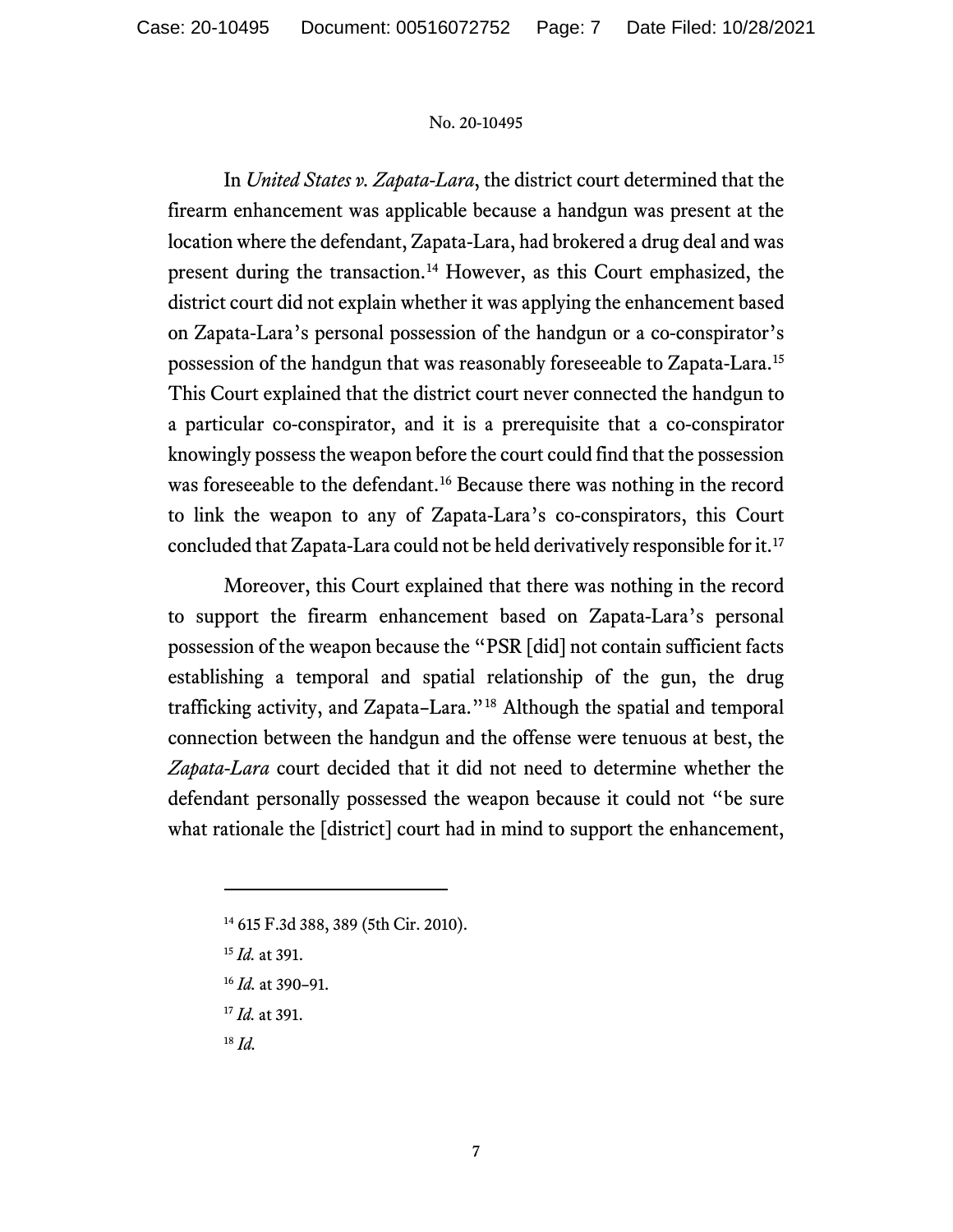based on its limited statement."[19](#page-7-0) Therefore, this Court vacated Zapata-Lara's sentence and remanded for resentencing, instructing the district court to "make the appropriate findings and state plainly the basis for its decision" if it determined that the weapon enhancement was applicable.<sup>[20](#page-7-1)</sup>

Similarly, in this case, the district court did not explain the basis for its decision that the two-level firearm enhancement applied to Sincleair. The PSR addendum attempts to attribute both methods of possession—personal and co-conspirator—to Sincleair, but it is not clear that either applies. The PSR and its addendum, which the district court relied on, do not provide enough facts to support a finding that Sincleair was engaged in a drug trafficking conspiracy with Ilczyszyn and  $Wood<sup>21</sup> such that the firearm,$  $Wood<sup>21</sup> such that the firearm,$  $Wood<sup>21</sup> such that the firearm,$ which was never connected to a specific person, was knowingly possessed by a "co-conspirator" and that possession was foreseeable to Sincleair.<sup>[22](#page-7-3)</sup>

Moreover, there is not enough in the record to support the firearm enhancement based on Sincleair's personal possession of the firearm because the PSR did not include sufficient facts establishing a temporal and spatial relationship between the gun, the drug trafficking activity, and Sincleair. The Government (and the probation officer) did not provide any evidence establishing that Sincleair owned the weapon, brought the weapon with him

<sup>19</sup> *Id.*

<sup>20</sup> *Id.*

<span id="page-7-2"></span><span id="page-7-1"></span><span id="page-7-0"></span><sup>&</sup>lt;sup>21</sup> The factual resume that Sincleair signed in support of his plea stated that only Kuhn and Wilbur, who were not at Wood's residence, were involved in a conspiracy with Sincleair to possess methamphetamine with intent to distribute. The factual resume made no mention of Ilczyszyn, Wood, or Markezinis.

<span id="page-7-3"></span> $22$  Ordinarily, a buyer-seller relationship, which the PSR implied existed between Sincleair and Ilczyszyn, is insufficient to create a conspiracy. *See United States v. Mata*, 491 F.3d 237, 241 (5th Cir. 2007) ("It is well settled that evidence of a buyer-seller relationship is not, by itself, sufficient to support a conviction for conspiracy.").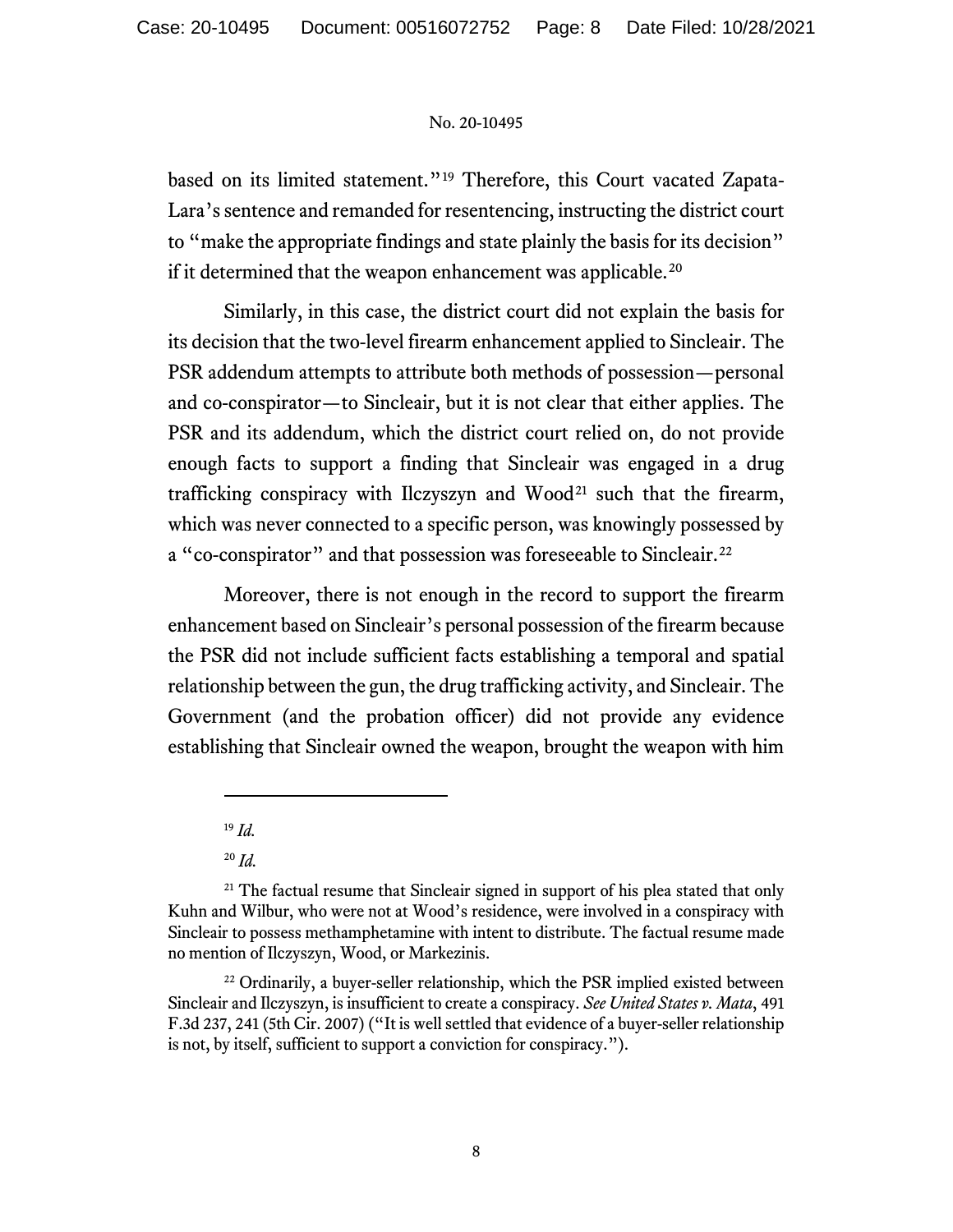to Wood's house, or had any other connection to it. Neither the PSR nor any other evidence supports a finding of temporal proximity between Sincleair's drug trafficking activity and the weapon found in Wood's house. The only relevant facts in the PSR are that Sincleair was Ilczyszyn's source for methamphetamine, and Sincleair and Ilczyszyn and their girlfriends were present at Wood's home for a social gathering around the time that Ilczyszyn sold an ounce of methamphetamine to Wood. Thus, the only drug transaction that is documented in the PSR occurred in Wood's home between Ilczyszyn and Wood. Even if it may be inferred that Sincleair sold the methamphetamine to Ilczyszyn, there is no evidence of any temporal proximity between Sincleair's sale and the presence of the weapon; there is no evidence that the sale occurred on the same day, same week, or even same month as Ilczyszyn's sale to Wood. There is also no evidence that Sincleair promoted or assisted in the sale in any way. The temporal connection between the firearm and any drug trafficking by Sincleair was thus tenuous at best. [23](#page-8-0)

Nevertheless, as the *Zapata-Lara* court concluded, we do not need to determine whether Sincleair personally possessed the weapon or whether a co-conspirator (if any) possessed it and the possession was reasonably foreseeable to Sincleair, because we "cannot be sure what rationale the [district] court had in mind to support the enhancement, based on its limited statement."<sup>[24](#page-8-1)</sup>

<span id="page-8-1"></span><span id="page-8-0"></span><sup>&</sup>lt;sup>23</sup> Sincleair's circumstances are distinguishable from cases where the Government puts forth *no facts* supporting an enhancement. Here, there is at least a tenuous connection between Sinclear, the drug trafficking activity, and the firearm. In contrast, where no such evidence is present, the Government fails to meet its burden and reversal is appropriate.

<sup>24</sup> *See Zapata-Lara,* 615 F.3d at 391.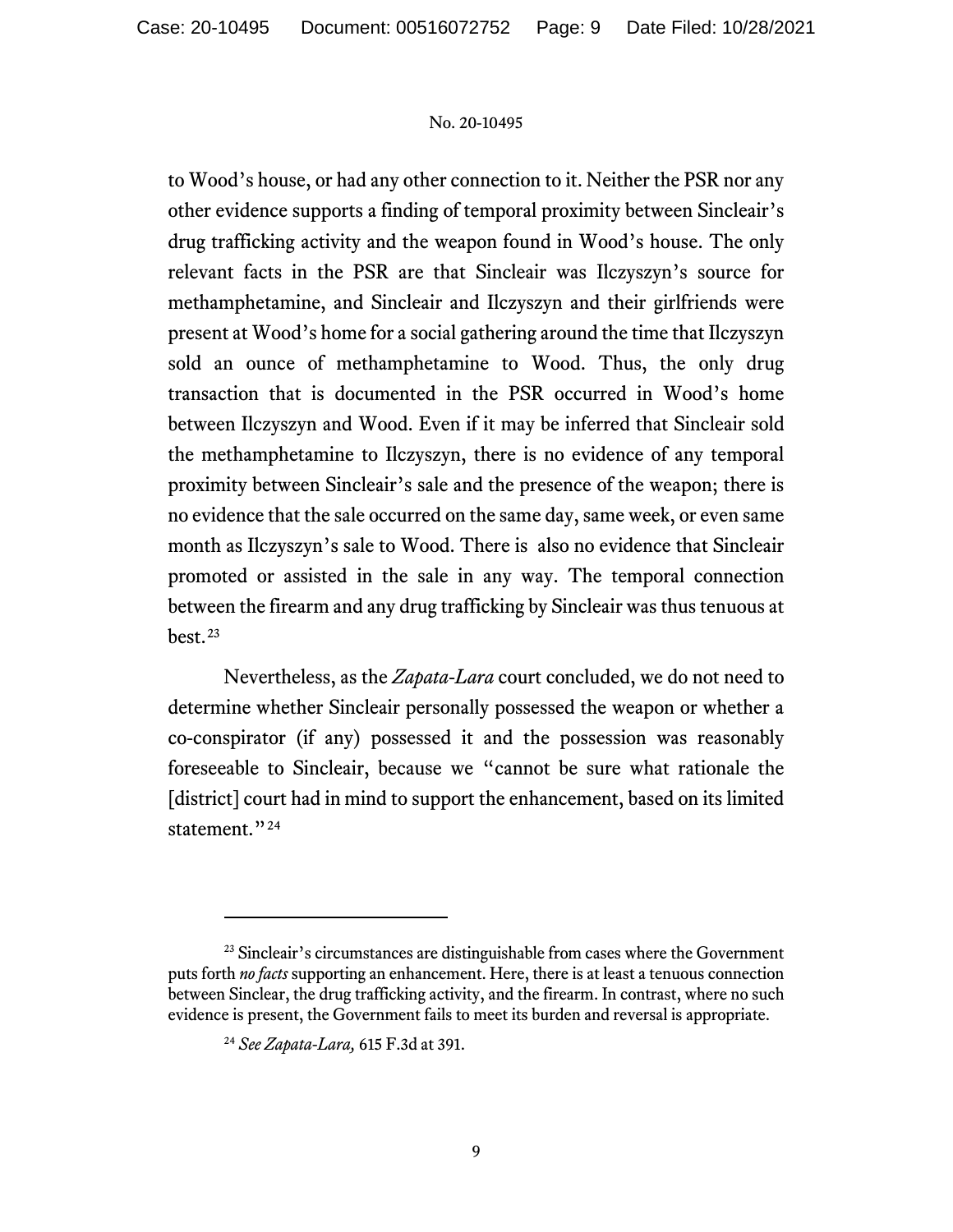For the foregoing reasons, we VACATE the sentence and REMAND for resentencing. If, on remand, the district court determines that the two-level firearm enhancement is applicable, "it should make the appropriate findings and state plainly the basis for its decision."<sup>[25](#page-9-0)</sup> We express no view on what sentence the district court should impose on remand.

<span id="page-9-0"></span><sup>25</sup> *See id.*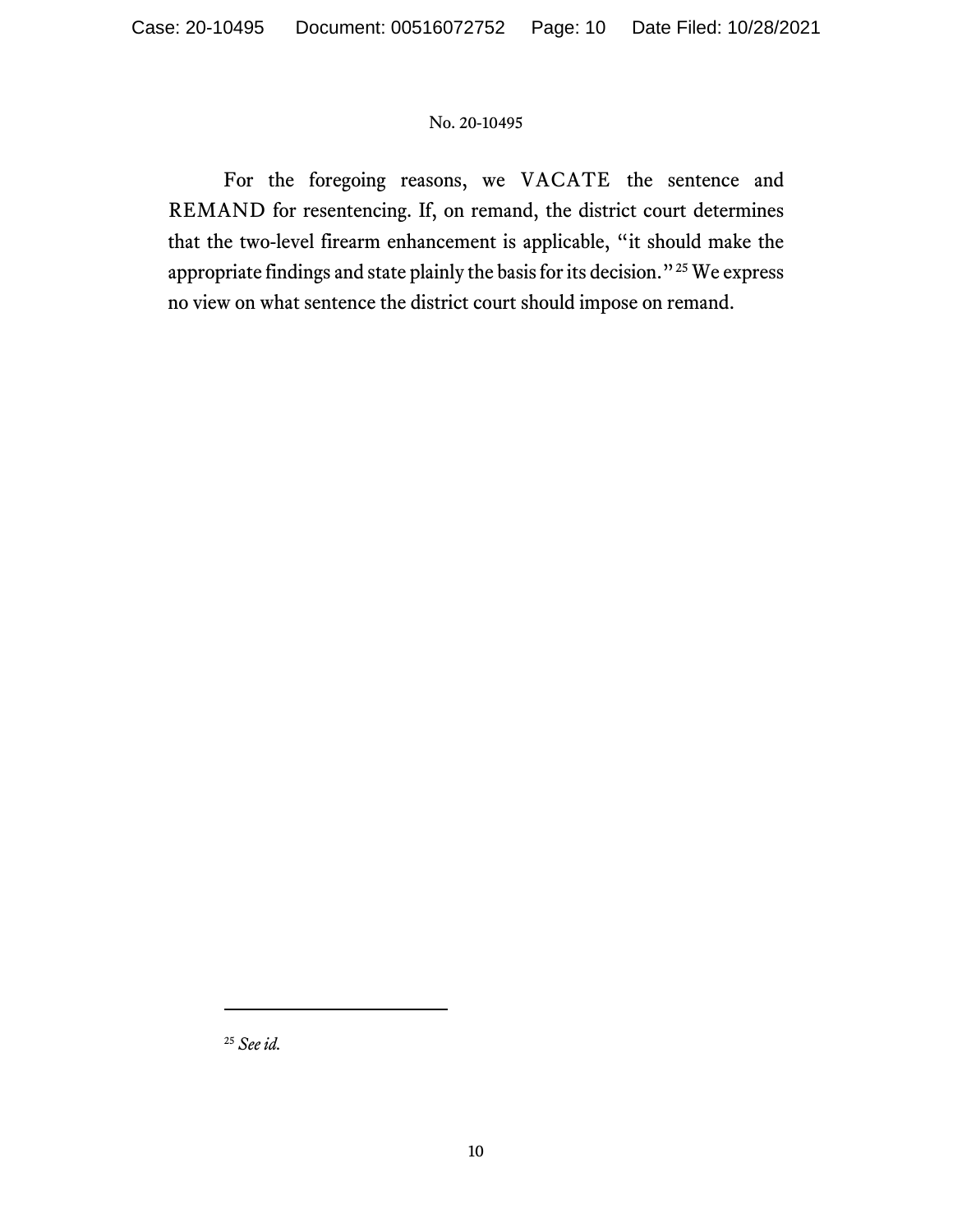ANDREW S. OLDHAM, *Circuit Judge*, dissenting:

The majority faults the district court for being unclear about which theory of firearm possession supported its sentencing enhancement. But the district court's explanation was pellucid. Then the majority claims the record does not support the enhancement anyway. That's wrong too. I respectfully dissent.

I.

The Sentencing Guidelines provide a two-point offense-level increase where "a dangerous weapon (including a firearm) was possessed." U.S.S.G. § 2D1.1(b)(1). Our precedent in turn provides the Government with two alternative routes for satisfying  $\S 2D1.1(b)(1)$ :

First, the Government can prove that the defendant personally possessed the weapon by showing that a temporal and spatial relation existed between the weapon, the drug trafficking activity, and the defendant. Alternatively, when another individual involved in the commission of an offense possessed the weapon, the Government must show that the defendant could have reasonably foreseen that possession.

*United States v. Cisneros-Gutierrez*, 517 F.3d 751, 764–65 (5th Cir. 2008) (quotation omitted).

Here, the district court plainly relied on the first of these two theories—personal possession of the firearm by the defendant. The PSR says U.S.S.G. § 2D1.1(b)(1)'s sentencing enhancement applies because "CCSO executed a search warrant at a residence where a methamphetamine transaction was taking place[,] [t]he defendant was present for the transaction, and a firearm was present on a table during this transaction." In other words: (1) There was a drug deal, (2) Sincleair was there, and (3) there was a gun on the table for the duration of the deal. Those factual findings—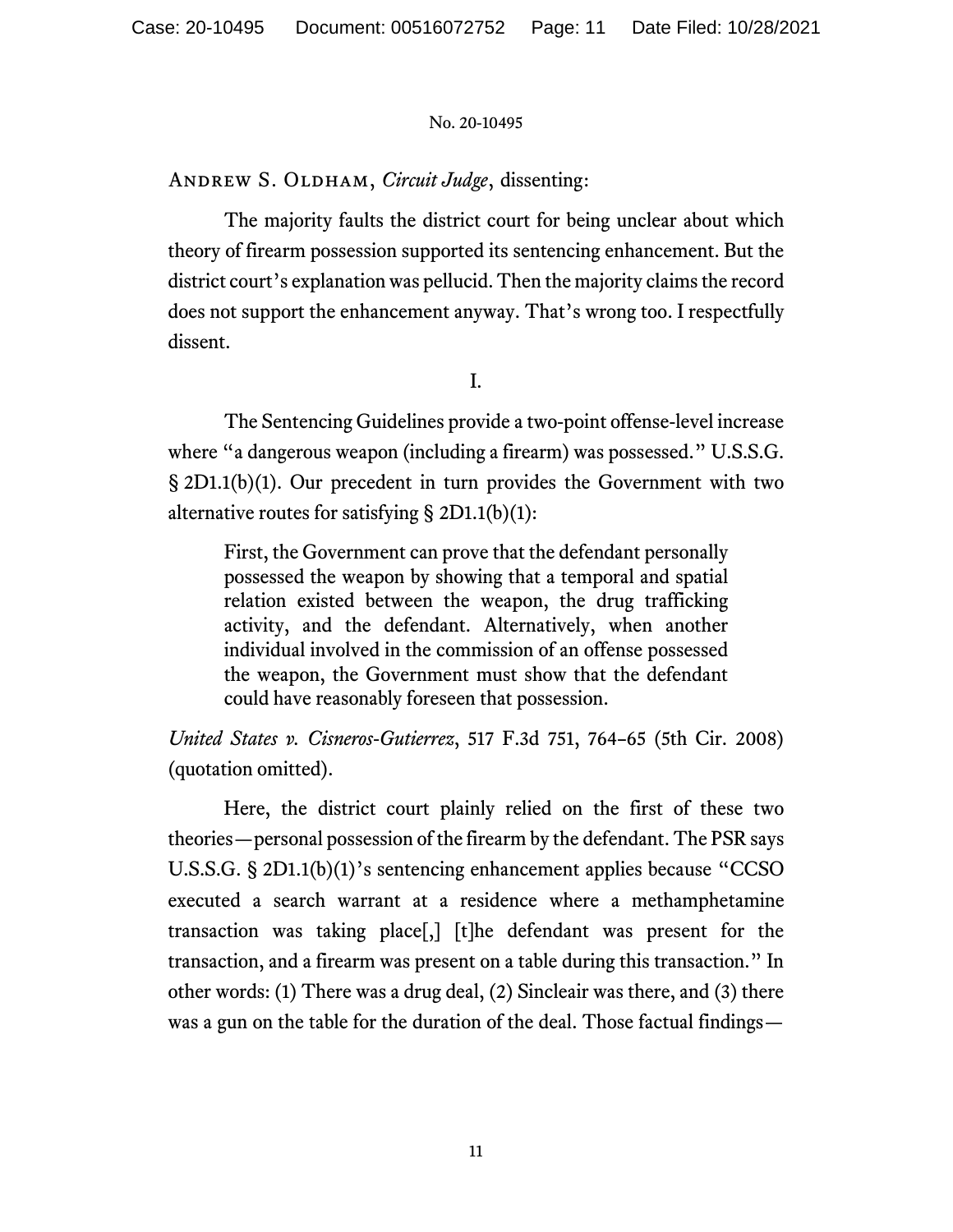which the district court adopted—*directly* track the requirements for the first theory of "personal possession." The PSR, aside from changing the order of the three prongs, practically copied-and-pasted the text of our precedent. The district court therefore was perfectly justified in accepting and following the PSR.

The majority's only real response is to paint the PSR (and by implication, the district court) as "attempt[ing] to attribute both methods of possession—personal and co-conspirator—to Sincleair." *Ante*, at 9. But this is a misreading. The PSR's mention of the co-conspirator theory (*i.e.*, the second way to establish "personal possession") was made in the alternative: "The probation officer *also* supports the 2-level enhancement in paragraph 21, *even if the defendant did not personally possess the firearm* present at the methamphetamine transaction." (emphases added). Giving two alternative and independent bases for a conclusion is not the same as hemming and hawing between those alternatives.

# II.

The record supports the district court's finding that Sincleair personally possessed the weapon. The PSR expressly links Sincleair both to the drug transaction between Ilczyszyn and Wood and to the gun that was sitting nearby: It notes that Sincleair "was present for the transaction, and a firearm was present on a table during th[e] transaction." Both of those statements, the PSR explains, come from "investigative material compiled and prepared by the [DEA]" that was "clarified and corroborated" by a DEA agent and "considered reliable by [a] probation officer." Thus, the record establishes the required connections among weapon, trafficking, and defendant. *See Cisneros-Gutierrez*, 517 F.3d at 764–65.

The majority makes five claims in its effort to resist this conclusion. But each claim is either undercut by the record or has no bearing on this case.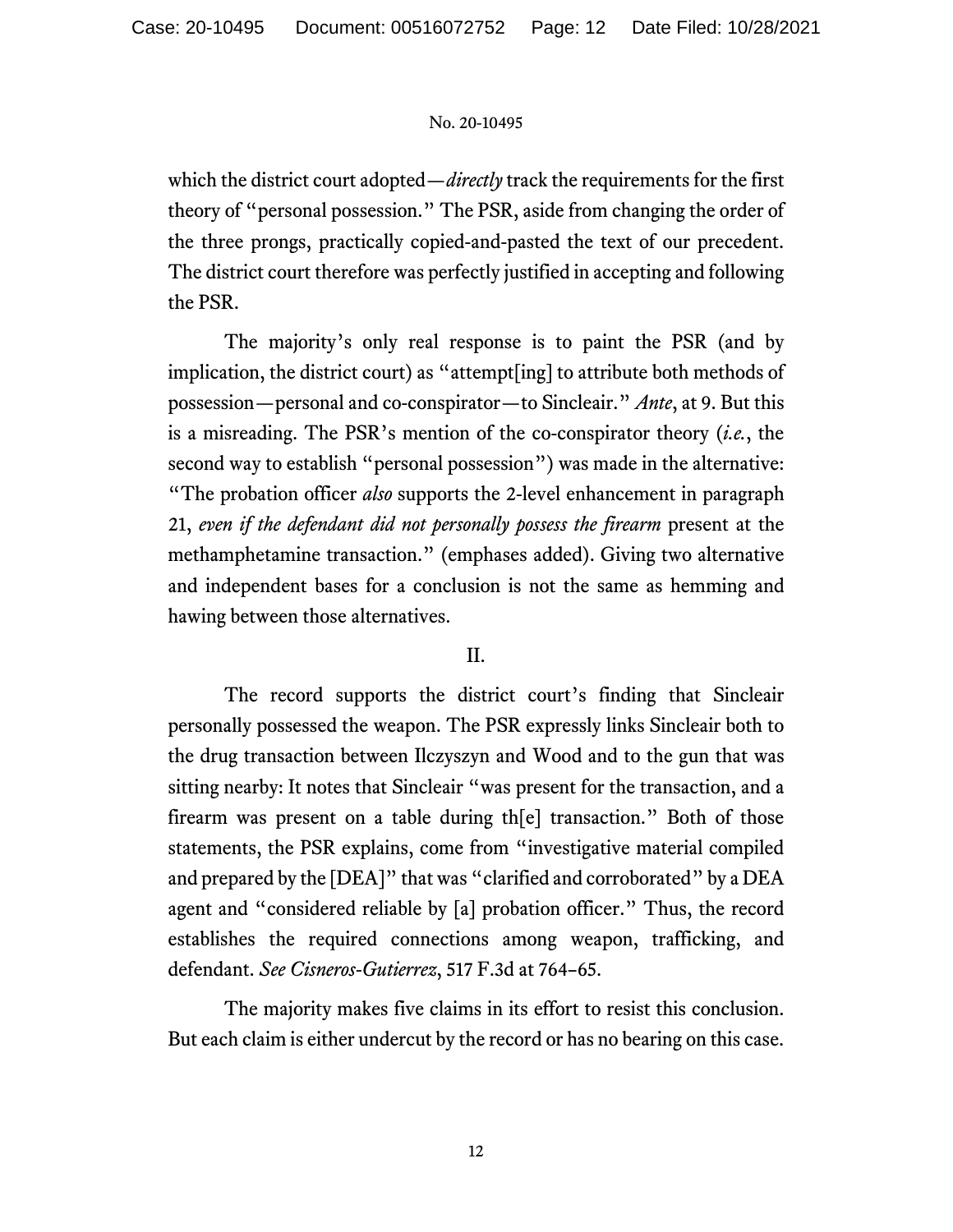First, the majority claims there was no evidence Sincleair "owned" the gun, "brought [it] with him to Wood's house, or had any other connection to it." *Ante*, at 9. This claim is entirely irrelevant. The majority operates on the ungrounded assumption that owning or toting a weapon are prerequisites for *possessing* it. The majority's understanding of possession is squarely foreclosed by our test for possession—which requires a mere "temporal and spatial relation" between the gun and the defendant. *See Cisneros-Gutierrez*, 517 F.3d at 764–65.

Second, the majority claims Sincleair was at Wood's home only for a "social gathering." *Ante*, at 10. Sincleair did try to rebut the PSR's evidence by stating in an objection that he and Ilczyszyn showed up to Wood's house for a social gathering and not for a drug deal. But he offered no evidence to that effect, so the district court was permitted to "disregard his unsworn assertions." *United States v. King*, 773 F.3d 48, 54 (5th Cir. 2014). And the court did precisely that when it adopted the PSR.

Finally, the majority claims that (3) "the only drug transaction that is documented in the PSR occurred in Wood's home between Ilczyszyn and Wood," (4) "[t]here is . . . no evidence that Sincleair promoted or assisted in the [Ilczyszyn-Wood] sale in any way," and (5) "there is no evidence of any temporal proximity between Sincleair's sale [to Ilczyszyn] and the presence of the weapon." *Ante*, at 10.

These last claims all center on the idea that Sincleair may not have been involved enough in the Ilczyszyn-Wood transaction to warrant the sentence enhancement. But the PSR specifically said Sincleair was Ilczyszyn's methamphetamine supplier, and that Sincleair showed up at Wood's home *so he could be there*for the Ilczyszyn-Wood deal. A drug supplier has an obvious interest in the distribution of his product. And in any event, I repeat that our court requires only a "*temporal* and *spatial* relation" among